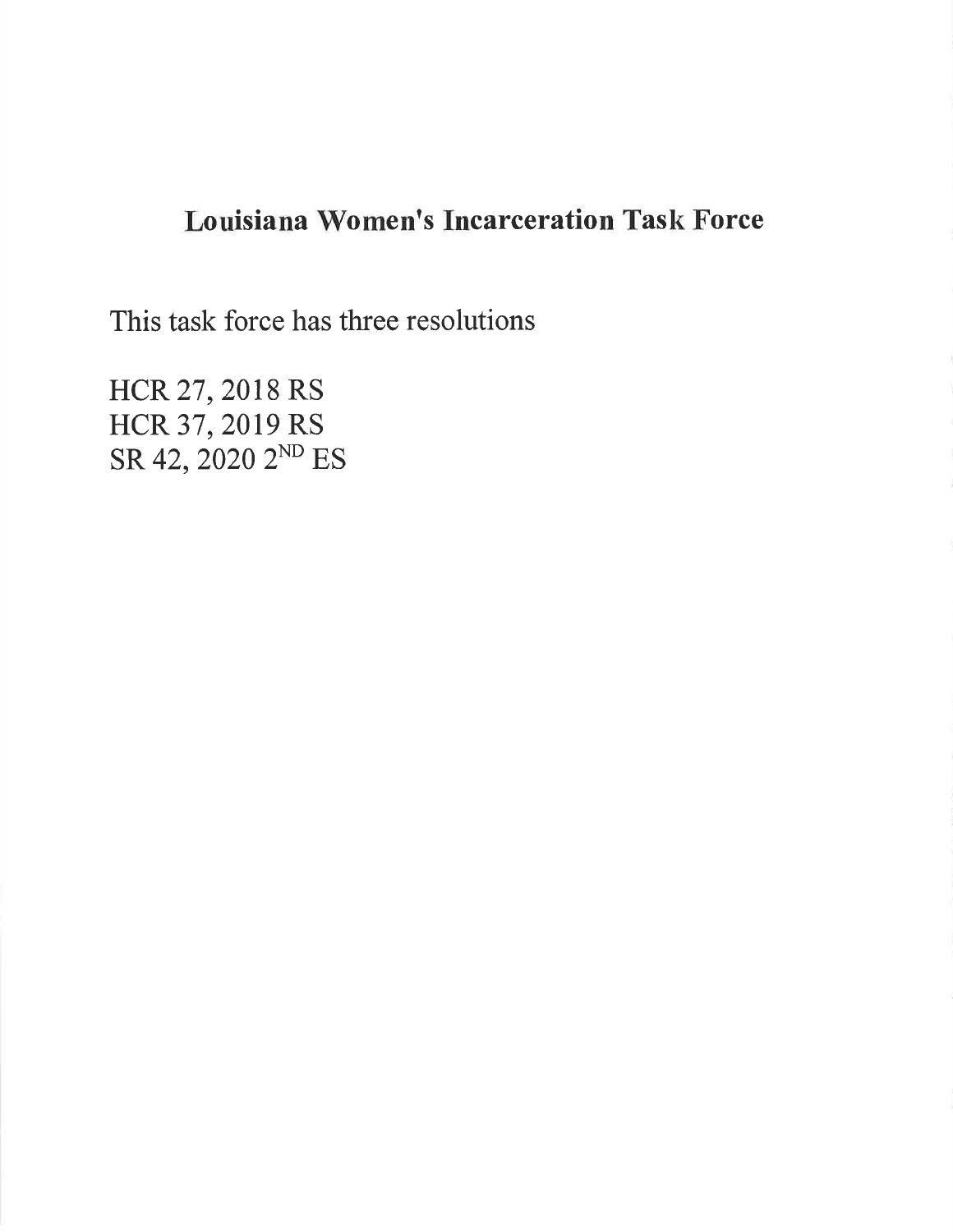2018 Regular Session

HOUSE CONCURRENT RESOLUTION NO. 27 BY REPRESENTATIVES SMITH AND MARCELLE

### A CONCURRENT RESOLUTION

To urge and request the creation of the Louisiana Women's Incarceration Task Force under the jurisdiction of the Louisiana Legislative Women's Caucus and the Department of Public Safety and Corrections; to provide for the membership, powers, and duties of the task force; and to require the task force to report its findings.

WHEREAS, over the last several years, Louisiana has taken steps to implement cost-effective, evidence-based practices and programs that have worked to control the growth in the state's prison population; and

WHEREAS, Louisiana should build upon the success of the justice reinvestment task force while recognizing that incarcerated women face unique challenges and therefore may or may not benefit from reforms that were developed without a gendered analysis and all incarcerated women could benefit from the conducting of a gendered analysis; and

WHEREAS, according to United States Bureau of Justice Statistics, Louisiana has the seventh highest women's incarceration rate in the United States and currently incarcerates more than two thousand women. Louisiana spent over \$50 million on the incarceration of women in 2017, and 62% of incarcerated women are the primary caretaker of a child under the age of eighteen; and

WHEREAS, the most effective changes will be made when all those impacted or involved in the criminal justice system have representation in developing policies and processes related to women's incarceration, and input from all criminal justice stakeholders is essential in the development and implementation of cost-effective changes; and

WHEREAS, it is beneficial to the entire population of the state of Louisiana to develop a broadly diverse and cross disciplinary task force to study state sentencing and correction systems for women with the goal of producing a body of research resulting in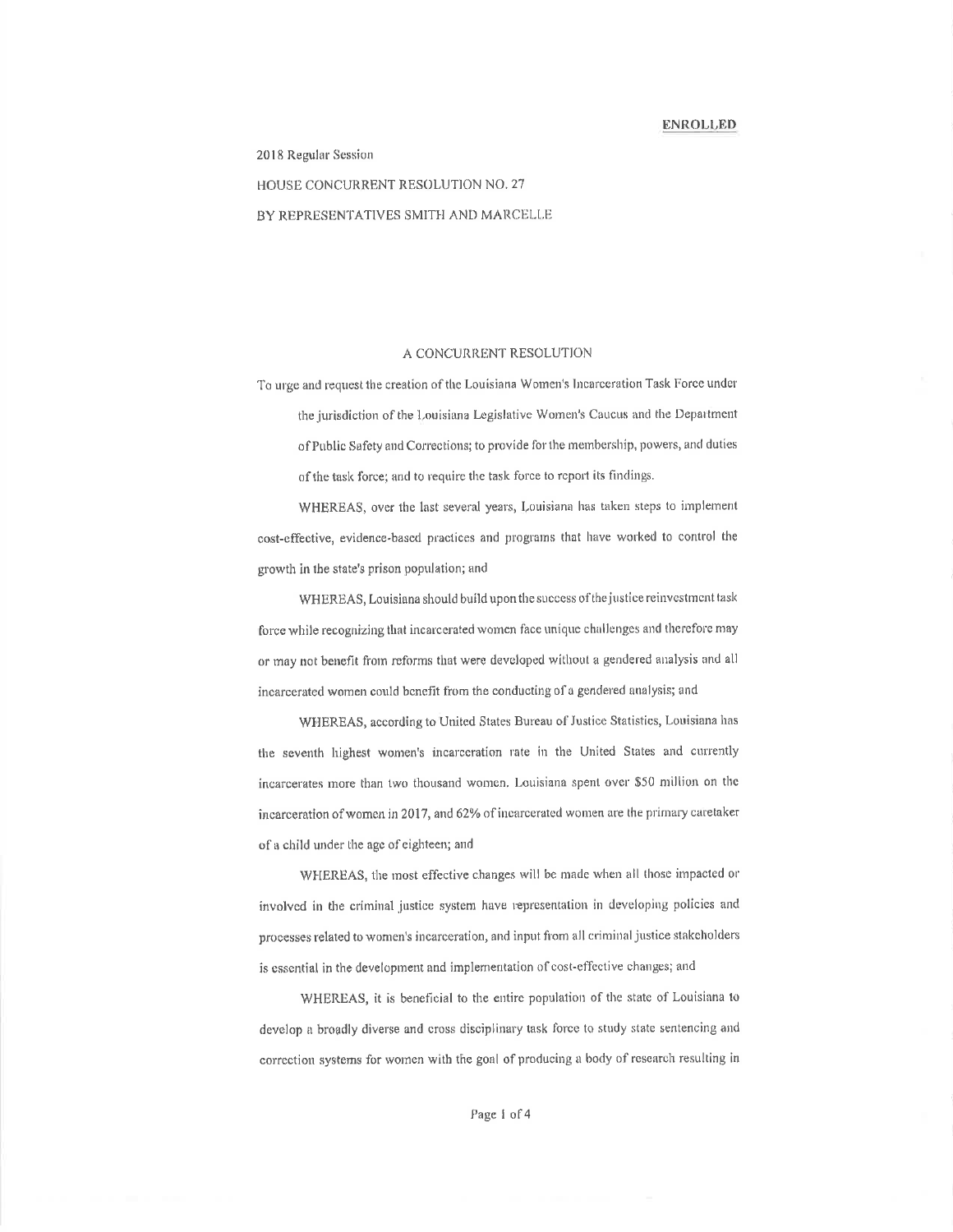**HCR NO. 27** 

making specific policy recommendations to reduce correctional populations, implement placement and behavioral practices which address and reduce violence and harassment based upon gender, and hold all parties in the correctional system responsible for their actions; and

WHEREAS, it is also beneficial to create a task force to prioritize reinvestment into successful strategies that reduce recidivism and increase both public health and safety; and

WHEREAS, the Sentencing Commission is limited to providing recommendations relating to sentencing and post-conviction relief and is therefore unable to complete a comprehensive assessment of corrections administration, offender supervision, alternatives to incarceration, and sentencing structure specifically as they apply to women.

THEREFORE, BE IT RESOLVED that the Legislature of Louisiana does hereby urge and request the creation of the Louisiana Women's and Incarceration Task Force.

BE IT FURTHER RESOLVED that the task force is hereby urged and requested to study, evaluate, analyze, and undertake a comprehensive review of the state's criminal justice system as it relates to women. The information gathered shall be used to develop policy recommendations for the legislature to:

(1) Develop practices and processes that avoid placing additional trauma or harm upon women as they navigate the criminal justice system.

(2) Reduce both the correctional population and recidivism of women.

(3) Address the holistic health of women to include access to hormone therapy, prenatal care, reproductive health, access to other medicine to maintain health, consistent health screenings, mental health access, and access to substance use and recovery resources.

(4) Increase and evaluate programming available to women during and after incarceration with the intention of self-determined development.

(5) Increase and ensure the availability of gender responsive resources to support the dignity and quality of life of all women.

(6) Reinvest savings into strategies shown to decrease recidivism, including improved reentry outcomes, diversion programs, and employment opportunities.

BE IT FURTHER RESOLVED that the task force shall be bipartisan and shall be composed of the following at-large members:

(1) Four representatives of criminal justice agencies designated by the governor.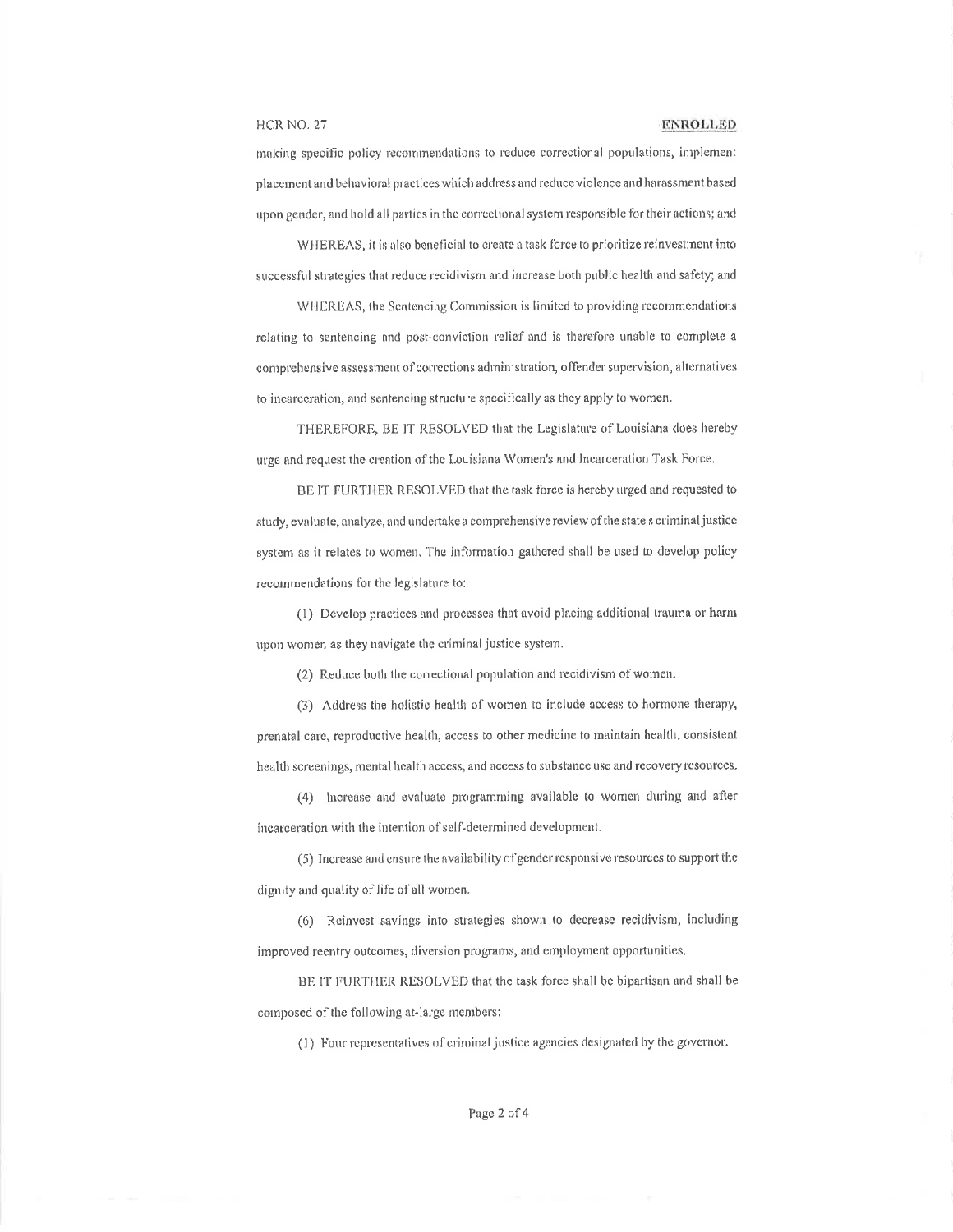(2) Four community members with significant and relevant experience or expertise designated by the governor.

(3) One member of the House of Representatives appointed by the speaker of the House.

(4) One member of the Senate appointed by the president of the Senate.

(5) One member who is a representative of a faith-based community appointed by Catholic Charities.

The chair of the task force shall be the secretary of the Department of Public Safety and Corrections, or his designee. All other officers, if any, shall be elected by and from the membership of the task force.

BE IT FURTHER RESOLVED that a majority of the membership of the task force shall constitute a quorum and shall meet at predetermined and agreed upon dates by the task force, enforced by the chairman, or upon an affirmative vote of a majority of the task force members. All members must be notified in writing of all meetings at least two weeks before the date on which a meeting of the task force is scheduled.

BE IT FURTHER RESOLVED that the Louisiana Legislative Women's Caucus and the Department of Public Safety and Corrections shall provide the administrative assistance and staffing as may be necessary in order to enable the task force to accomplish its goals.

BE IT FURTHER RESOLVED that this study shall be conducted in collaboration with Operation Restoration and other community organizations and stakeholders.

BE IT FURTHER RESOLVED that the task force may request the Louisiana Legislative Women's Caucus, the Department of Public Safety and Corrections, and the office of the judicial administrator of the Louisiana Supreme Court to provide relevant data and staff expertise upon request.

BE IT FURTHER RESOLVED that the task force shall meet no less than six times per year beginning August 1, 2018, and ending by August 1, 2019, with the option of extending.

BE IT FURTHER RESOLVED that the task force shall prepare and submit a final report that contains a detailed statement of the findings and policy recommendations of the task force to the governor, leadership of the Louisiana Legislature, and the chief justice of the Louisiana Supreme Court. The report shall be made available to the public.

Page 3 of 4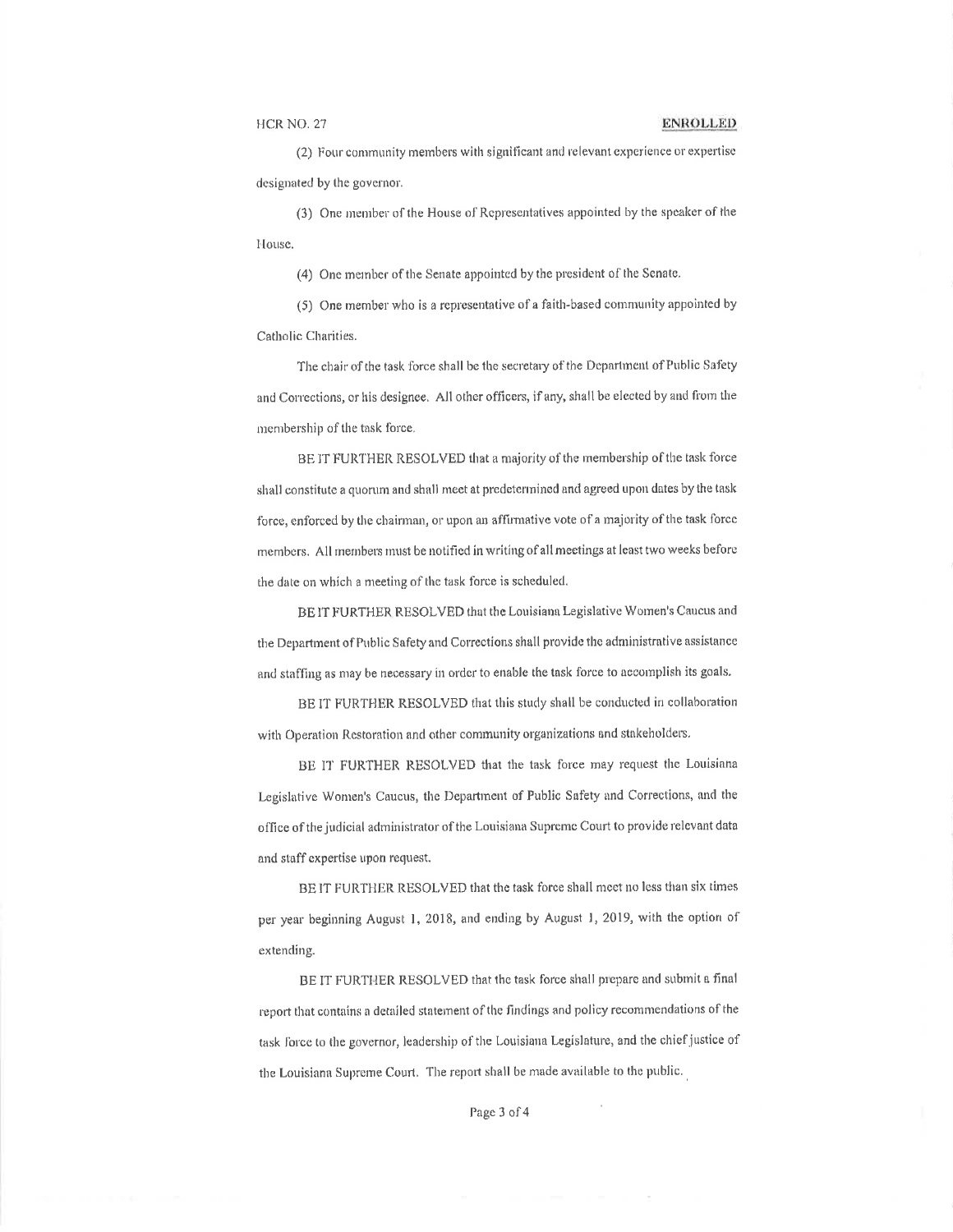# HCR NO. 27

# **ENROLLED**

BE IT FURTHER RESOLVED that a suitable copy of this Resolution be transmitted

to the secretary of the Department of Public Safety and Corrections.

# SPEAKER OF THE HOUSE OF REPRESENTATIVES

PRESIDENT OF THE SENATE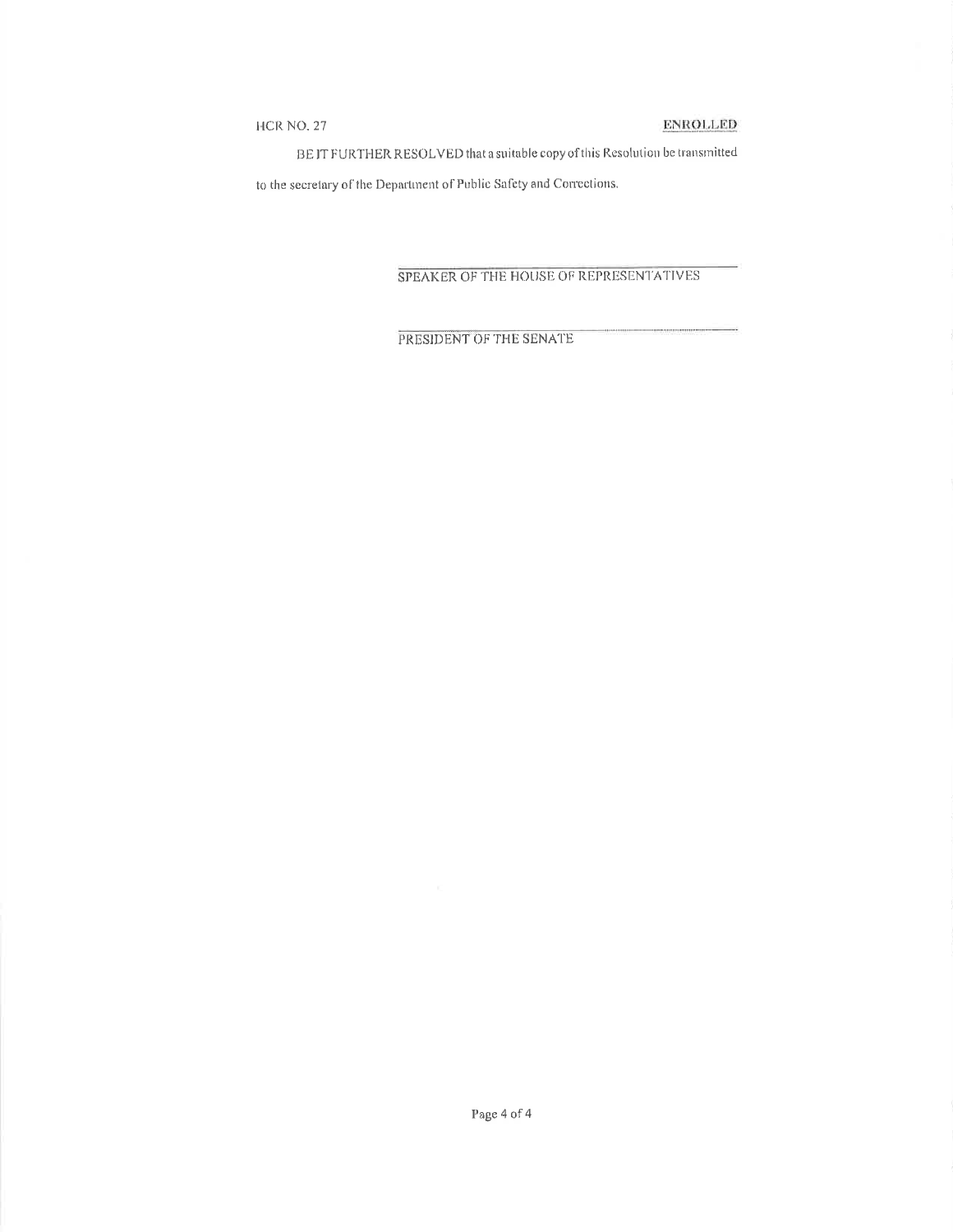2019 Regular Session HOUSE CONCURRENT RESOLUTION NO. 37 BY REPRESENTATIVE SMITH

## A CONCURRENT RESOLUTION

To continue the Louisiana Women's Incarceration Task Force that was created pursuant to House Concurrent Resolution No. 27 of the 2018 Regular Session of the Legislature to study, evaluate, analyze, and undertake a comprehensive review of the state's criminal justice system as it relates to women and to report its findings and policy recommendations by January 1, 2020.

WHEREAS, over the last several years, Louisiana has taken steps to implement cost-effective and evidence-based practices and programs that have worked to control the growth in the state's prison population; and

WHEREAS, Louisiana should continue to build upon these successes while recognizing that incarcerated women face unique challenges, and therefore, may or may not benefit from these reform efforts; and

WHEREAS, according to United States Bureau of Justice Statistics in 2017, Louisiana had the seventh highest women's incarceration rate in the United States and incarcerated more than two thousand women at a cost of over \$50 million; and

WHEREAS, the most effective changes will be made when all those who are impacted or involved in the criminal justice system have representation in developing policies and processes related to women's incarceration, and input from all criminal justice stakeholders is essential in the development and implementation of these changes; and

WHEREAS, it is beneficial to the entire population of the state of Louisiana to continue the study of state sentencing and corrections systems for women with the goal of producing a body of research resulting in specific policy recommendations that reduce correctional populations, implement placement and behavioral practices which address and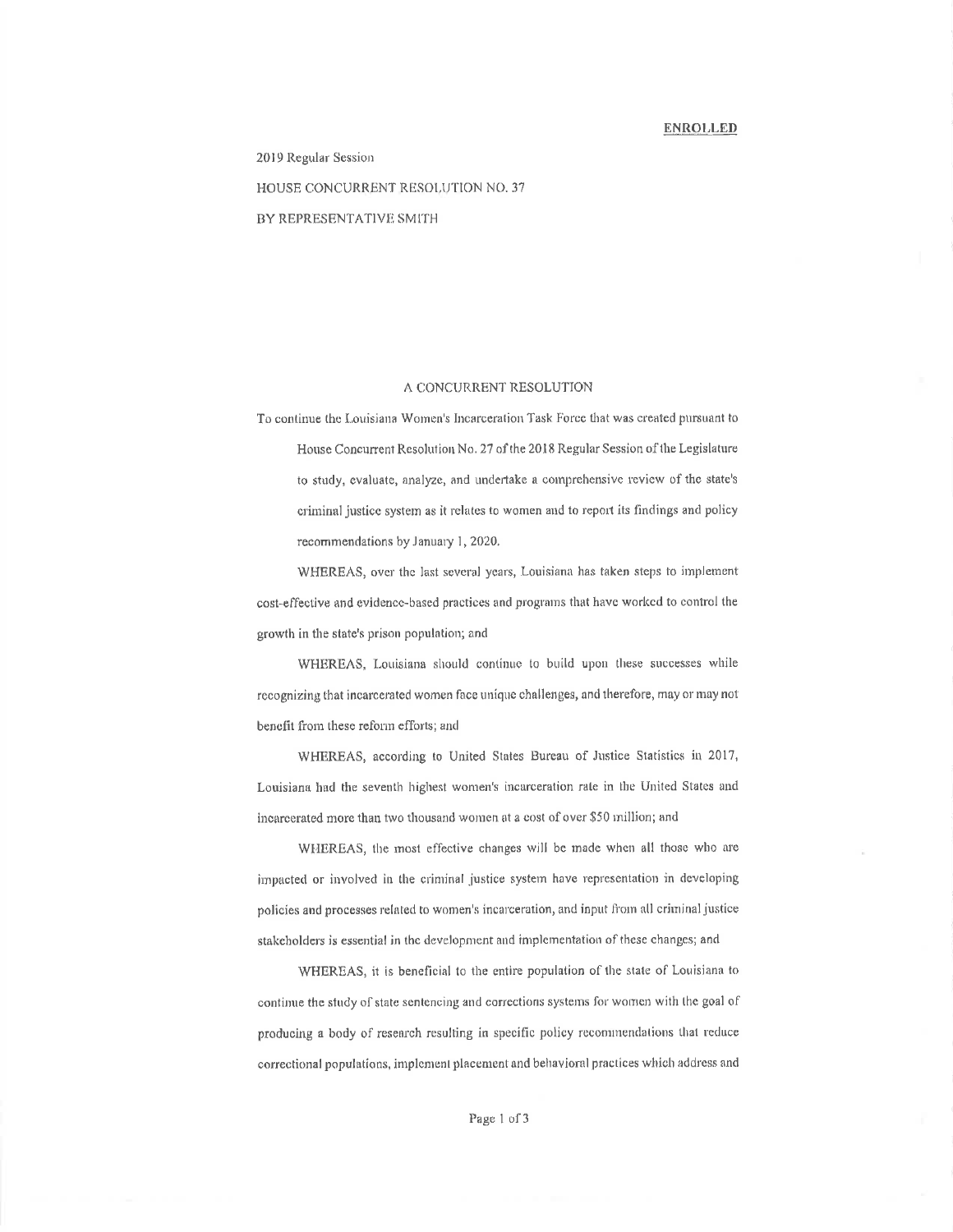### HCR NO. 37

### **ENROLLED**

reduce violence and harassment based upon gender, and hold all parties in the correctional system responsible for their actions; and

WHEREAS, House Concurrent Resolution No. 27 of the 2018 Regular Session of the Legislature created the Louisiana Women's Incarceration Task Force to study, evaluate, analyze, and undertake a comprehensive review of the state's criminal justice system as it relates to women for the purpose of developing policy recommendations that work to accomplish all of the following:

(1) Develop practices and processes that avoid placing additional trauma or harm upon women as they navigate the criminal justice system.

(2) Reduce both the correctional population and recidivism of women.

(3) Address the holistic health of women to include access to hormone therapy, prenatal care, reproductive health, access to other medicine to maintain health, consistent health screenings, mental health access, and access to substance use and recovery resources.

(4) Increase and evaluate programming available to women during and after incarceration with the intention of self-determined development.

(5) Increase and ensure the availability of gender responsive resources to support the dignity and quality of life of all women.

(6) Reinvest savings into strategies shown to decrease recidivism, including improved reentry outcomes, diversion programs, and employment opportunities.

WHEREAS, House Concurrent Resolution No. 27 provided for the membership and chairmanship of the task force; the goals, duties, responsibilities, procedures, and meeting requirements of the task force; for the administrative assistance and staffing of the task force; the authority to collaborate with community organizations and stakeholders; and the authority to request relevant data and staff expertise from the Louisiana Legislative Women's Caucus, the Department of Public Safety and Corrections, and the office of the judicial administrator of the Louisiana Supreme Court.

THEREFORE, BE IT RESOLVED that the Legislature of Louisiana does hereby continue the Louisiana Women's Incarceration Task Force until January 1, 2020, for the purposes set forth in and in accordance with House Concurrent Resolution No. 27 of the 2018 Regular Session.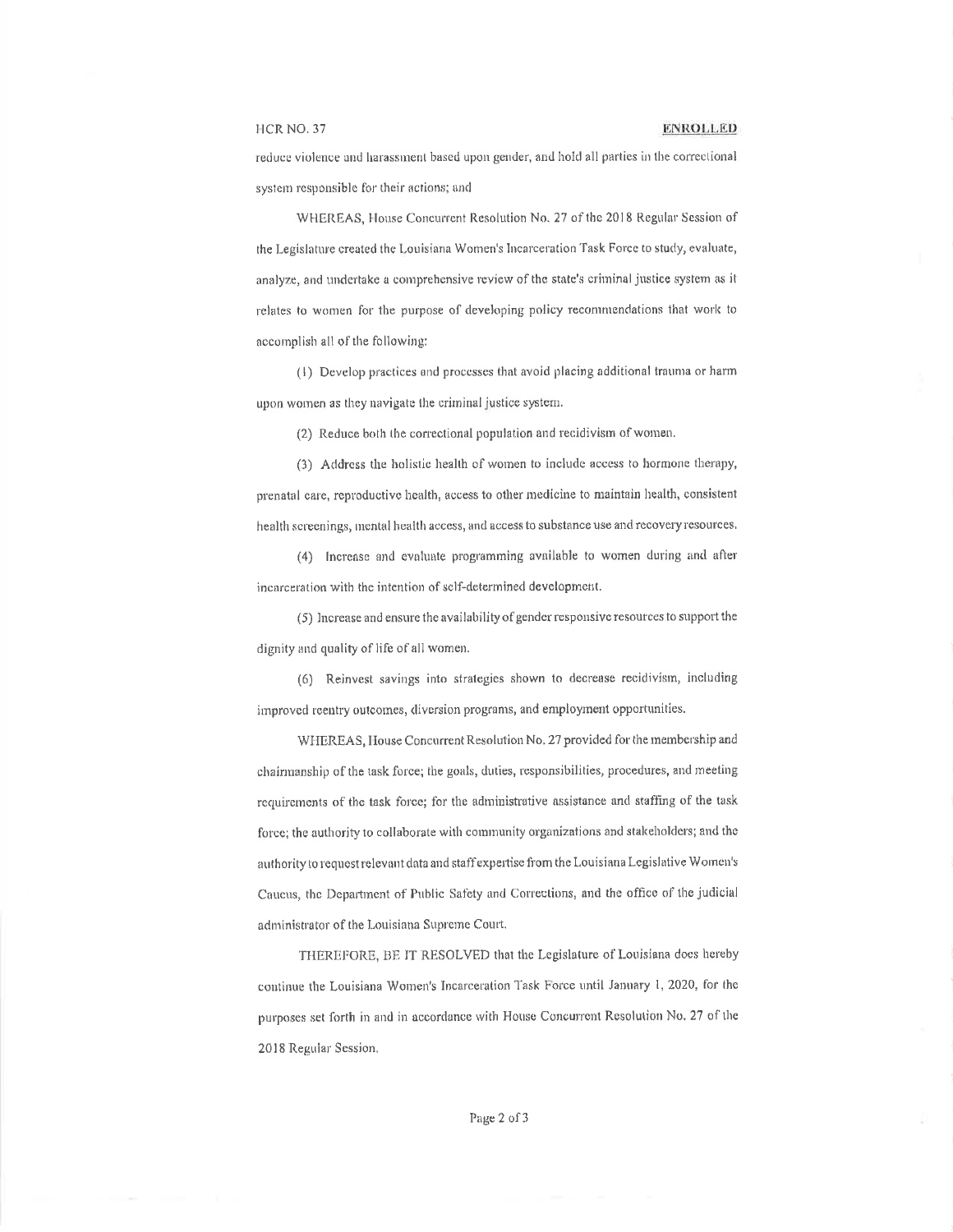# HCR NO. 37 ENROLLED

BE IT FURTHER RESOLVED that on or before January 1, 2020, the task force shall prepare and submit a final report containing a detailed statement of its findings and policy recommendations to the governor, the speaker of the Louisiana House of Representatives, the president of the Louisiana Senate, and the chief justice of the Louisiana Supreme Court, and shall also makc the report available to the public.

BE IT FURTHER RESOLVED that a copy of this Resolution be transmitted to the secretary of the Department of Public Safety and Corrections.

# SPEAKER OF THE HOUSE OF REPRESENTATIVES

PRESIDENT OF THE SENATE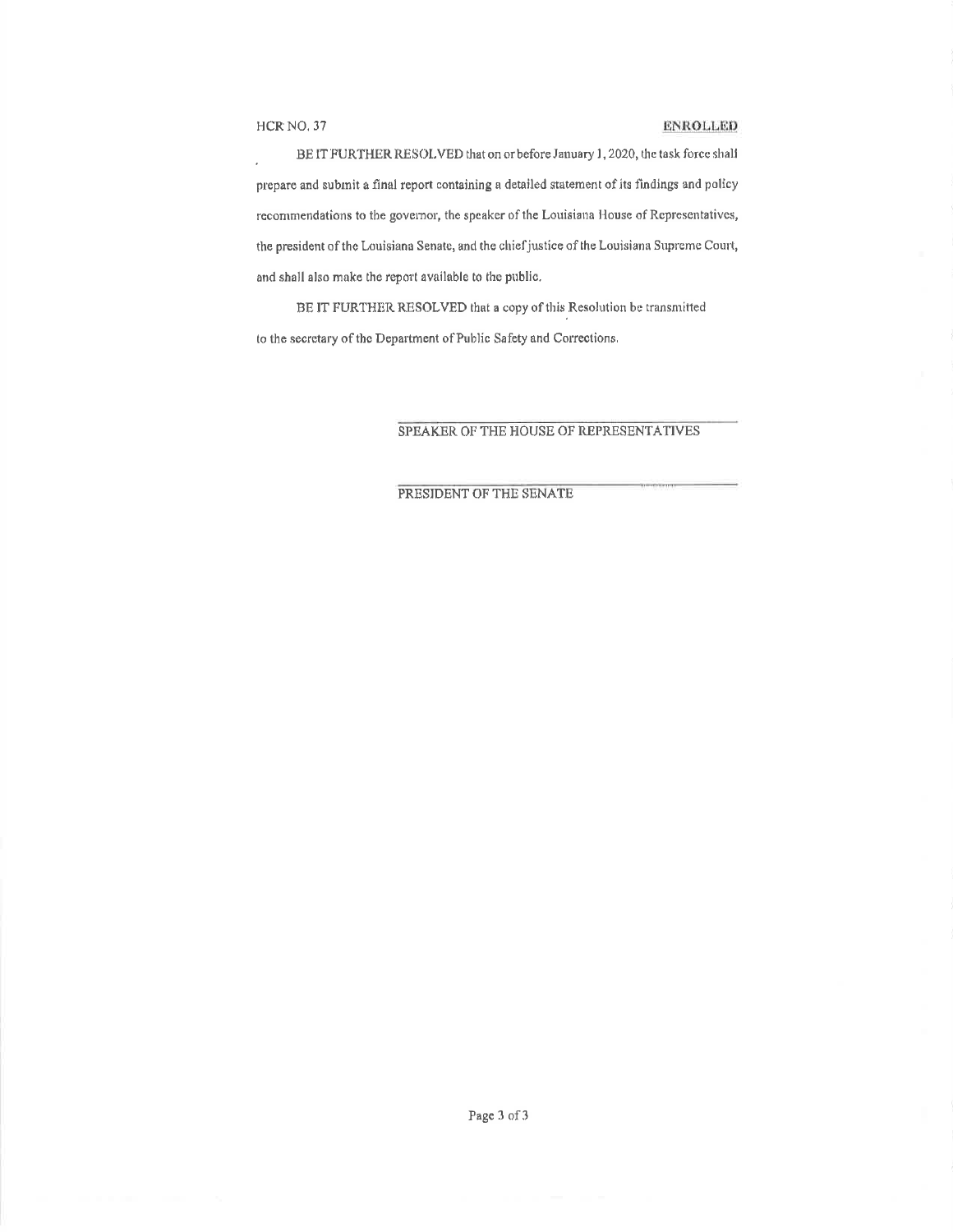2020 Second Extraordinary Session SENATE RESOLUTION NO. 42 BY SENATOR MIZELL

# A RESOLUTION

To authorize and direct the re-creation of the Louisiana Women's Incarceration Task Force under the jurisdiction of the Louisiana Legislative Women's Caucus and the Department of Public Safety & Corrections as originally created by HCR 27 of the 2018 Regular Session and continued by HCR 37 of the 2019 Regular Session and grant them new authority to study, evaluate ,analyze, and undertake a comprehensive review of the state's and local municipal criminal justice systems as it relates to prenatal and postpartum care of incarcerated pregnant women and the need for babies to bond with their mothers and to report its findings and policy recommendations by February l, 2021.

WHEREAS, over the last several years, Louisiana has built upon the success of the justice reinvestment task force while recognizing that incarcerated women face unique challenges and therefore may or may not benefit from reform efforts; and

WHEREAS, according to United States Bureau of Justice Statistics in 2017, Louisiana had the seventh highest women's incarceration rate in the United States and incarcerated more than two thousand women at a cost of over \$50 million; and

WHEREAS, the most effective changes will be made when all those impacted or involved in the criminal justice system have representation in developing policies and processes related to women's incarceration, and input from all crirninal justice stakeholders is essential in the development and implementation of these changes; and

WHEREAS, it is beneficial to the entire population of the state of Louisiana to develop a broadly diverse and cross-disciplinary task force to study correction systems for women with the goal of producing a body of research resulting in making specific policy recommendations to implement placement and behavioral practices which address prenatal and postpartum care of incarcerated pregnant women and the need for babies to bond with their mothers.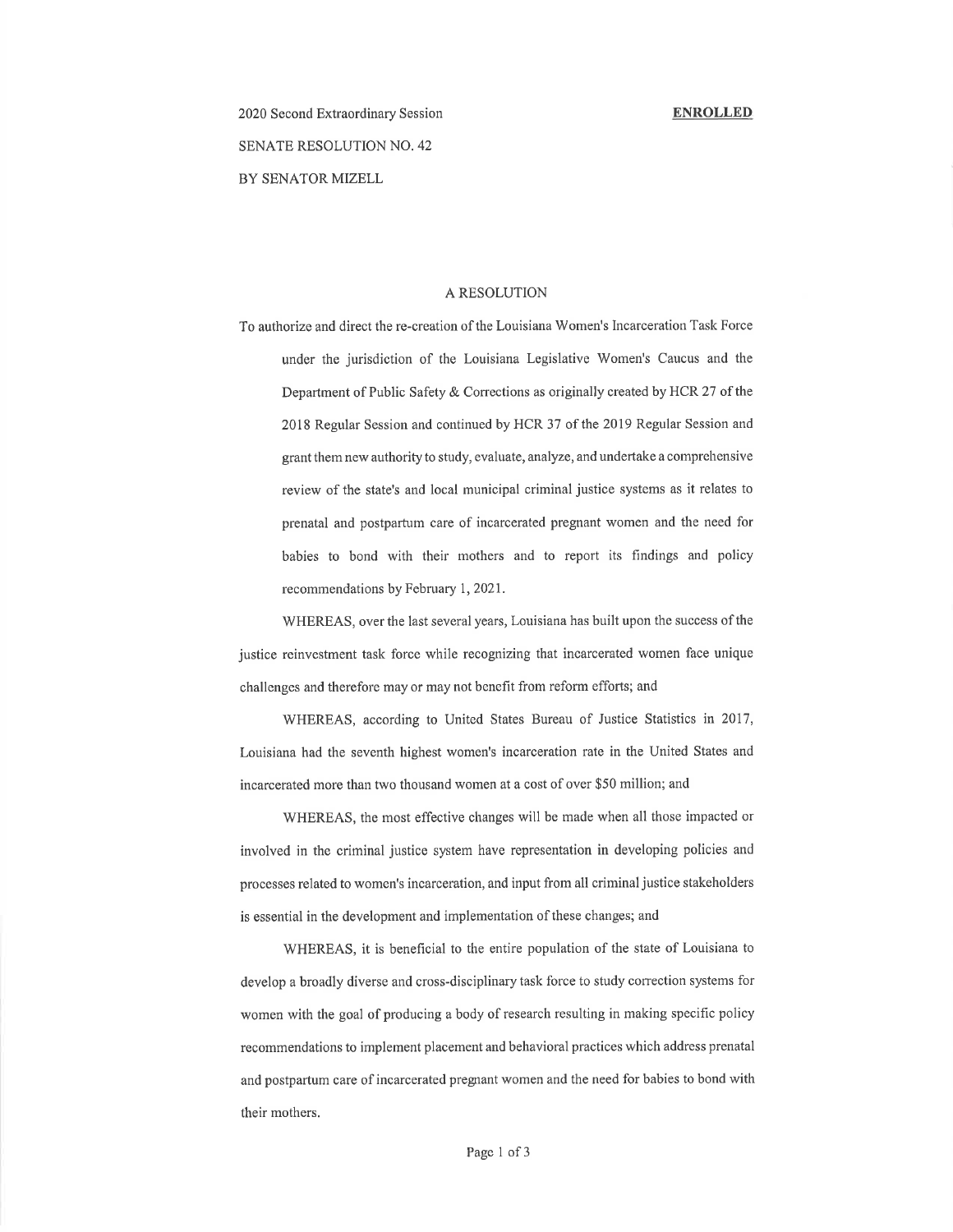### SRNO.42 ENROLLED

THEREFORE, BE IT RESOLVED that the Senate of the Legislature of Louisiana does hereby authorize and direct the re-creation of the Louisiana Women's Incarceration Task Force.

BE IT FURTHER RESOLVED that the task force is hereby authorized and directed to study, evaluate, analyze, and undertake a comprehensive review of the state's and local municipal criminal justice systems as it relates to prenatal and postpartum care of pregnant incarcerated women and the need for babies to bond with their mothers. The information gathered shall be used to develop policy recommendations for the Senate to:

(1) Develop practices and processes that avoid placing additional trauma or harm upon pregnant women as they navigate the criminal justice system.

(2) Address the holistic health of women to include access to hormone therapy, prenatal care, reproductive health, access to other medicine to maintain health, consistent health screenings, mental health access, and access to substance use and recovery resources.

(3) Increase and evaluate programming available to pregnant women during and after incarceration with the intention of self-determined development.

(4) Ensure the availability of gender responsive resources to support the dignity and quality of life of all women.

BE IT FURTHER RESOLVED that the task force shall be bipartisan and shall be composed of the following members:

(1) Three representatives of criminal justice agencies designated by the governor.

(2) The secretary of the Department of Public Safety & Corrections, or his designee.

(3) The president of the Louisiana Senate, or his designee who shall be a senator.

(4) Chair of the Louisiana Legislative Women's Caucus.

(5) A physician specializing in OB/GYN designated by Our Lady of the Lake Hospital.

(6) A nurse specializing in obstetrics designated by Woman's Hospital.

(7) A representative of the GRACE Program at Woman's Hospital'

(8) The president of the Louisiana Sheriffs' Association, or his designee.

(9) The president of the Louisiana District Attorneys' Association, or his designee.

The chair of the task force shall be the secretary of the Department of Public Safety